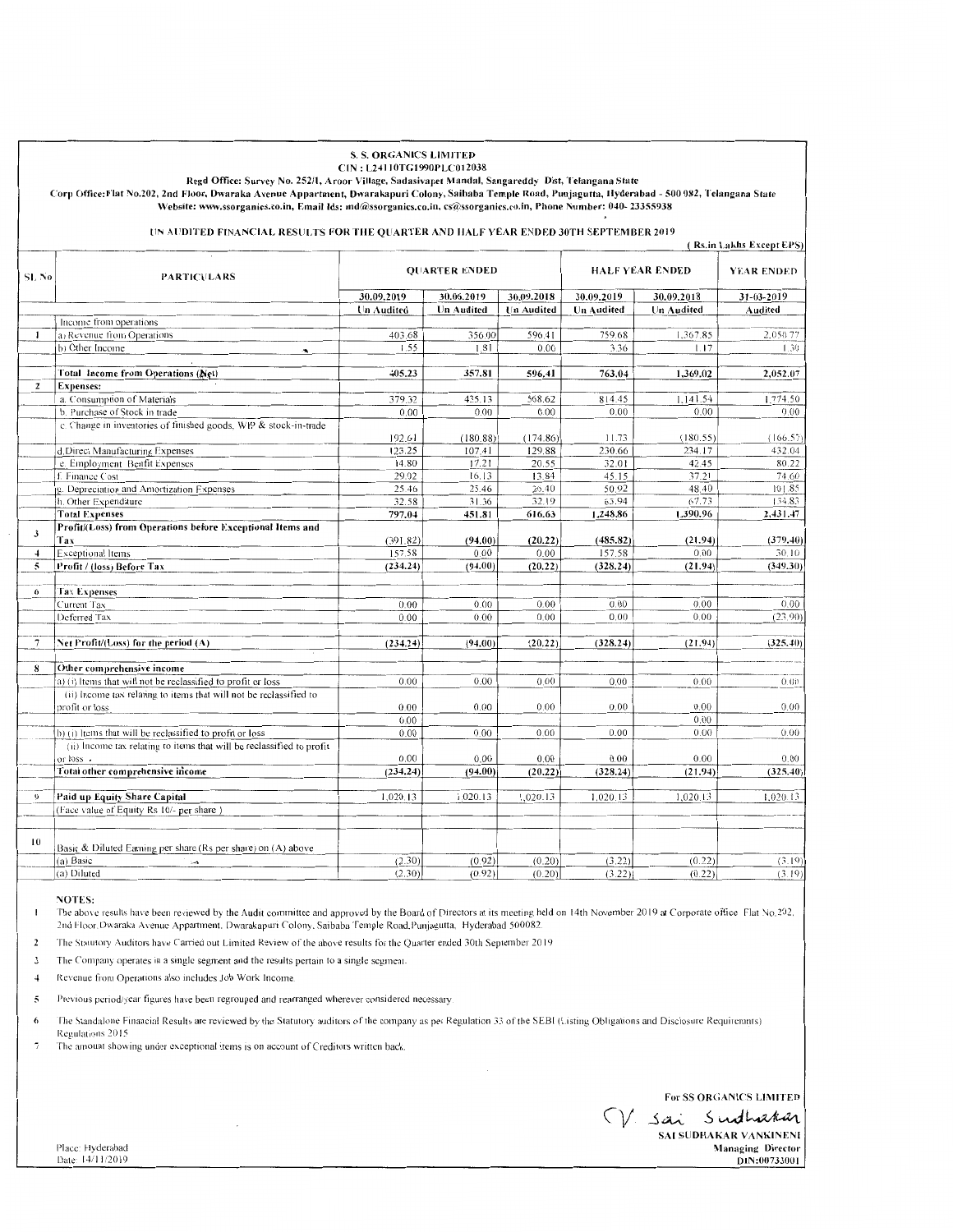| STANDALONE STATEMENT OF ASSETS AND LIABILITIES AS AT 30TH SEPTEMBER 2019 |                                                                                            |                          |                               |  |  |  |
|--------------------------------------------------------------------------|--------------------------------------------------------------------------------------------|--------------------------|-------------------------------|--|--|--|
|                                                                          |                                                                                            |                          | (Rupees in Lakhs)             |  |  |  |
|                                                                          | Particulars                                                                                | As at September 30, 2019 | As at March 31, 2019          |  |  |  |
| А                                                                        |                                                                                            | Un audited               | Audited                       |  |  |  |
|                                                                          | <u>ASSETS</u>                                                                              |                          |                               |  |  |  |
| 1                                                                        | <b>Non-current Assets</b>                                                                  |                          |                               |  |  |  |
| (a)                                                                      | Property, Plant and Equipment                                                              | 1,174.52<br>1.54         | 1,189.91                      |  |  |  |
| (b)<br>$\left( c\right)$                                                 | Capital work-in-progress<br><b>Investment Property</b>                                     | $\overline{a}$           |                               |  |  |  |
| (d)                                                                      | Goodwill                                                                                   |                          |                               |  |  |  |
| (e)                                                                      | Other Intangible assets                                                                    |                          |                               |  |  |  |
| (f)                                                                      | Intangible assets under development                                                        |                          |                               |  |  |  |
| (x)<br>(h)                                                               | Biological Assets other than bearer plants<br><b>Financial Assets</b>                      |                          |                               |  |  |  |
|                                                                          | (i) Investments                                                                            | 4.94                     | 4.94                          |  |  |  |
|                                                                          | $(ii)$ Trade receivables                                                                   |                          |                               |  |  |  |
|                                                                          | $(iii)$ Loans                                                                              | 35.77                    | 36.30                         |  |  |  |
| (i)                                                                      | $(iv)$ Others<br>Deferred tax assets                                                       | 3.27                     | 4.24                          |  |  |  |
| (i)                                                                      | Other non-current assets                                                                   |                          |                               |  |  |  |
|                                                                          |                                                                                            |                          |                               |  |  |  |
|                                                                          | Sub-total - Non-current Assets                                                             | 1,220.05                 | 1,235.39                      |  |  |  |
| П                                                                        | <b>Current Assets</b>                                                                      |                          |                               |  |  |  |
| (a)                                                                      | Inventories                                                                                | 617.74                   | 533.19                        |  |  |  |
| (b)                                                                      | <b>Financial Assets</b>                                                                    |                          |                               |  |  |  |
|                                                                          | $(i)$ Investments                                                                          |                          | 51.49                         |  |  |  |
|                                                                          | (ii) Trade receivables<br>(iii) Cash and cash equivalents                                  | 55.77<br>4.08            | 1.86                          |  |  |  |
|                                                                          | (iv) Bank balances other than (iii) above                                                  |                          |                               |  |  |  |
|                                                                          | $(v)$ Loans                                                                                | 108.28                   | 108.99                        |  |  |  |
|                                                                          | (vi) Others                                                                                | 113.51                   | 129.50                        |  |  |  |
| $\left(\mathbf{c}\right)$<br>(d)                                         | Balances with Revenue/Tax Authorities<br>Other current assets                              | 96.68                    | 55.42                         |  |  |  |
|                                                                          |                                                                                            |                          |                               |  |  |  |
|                                                                          |                                                                                            |                          |                               |  |  |  |
|                                                                          | Sub-total - Current Assets                                                                 | 996.06                   | 880.45                        |  |  |  |
|                                                                          | <b>TOTAL - ASSETS</b>                                                                      | 2,216.11                 | 2,115.86                      |  |  |  |
|                                                                          |                                                                                            |                          |                               |  |  |  |
| B                                                                        | <b>EQUITY AND LIABILITIES</b>                                                              |                          |                               |  |  |  |
|                                                                          | Equity                                                                                     |                          |                               |  |  |  |
| (a)                                                                      | Equity Share capital                                                                       | 1,020.13                 | 1,020.13                      |  |  |  |
| (b)                                                                      | Other Equity                                                                               | (4,864.41)               | (4,536.17)                    |  |  |  |
|                                                                          | Sub-total - Shareholders' funds                                                            | (3,844.28)               | (3,516.04)                    |  |  |  |
|                                                                          |                                                                                            |                          |                               |  |  |  |
|                                                                          | <b>LIABILITIES</b>                                                                         |                          |                               |  |  |  |
| I                                                                        | <b>Non-current Liabilities</b>                                                             |                          |                               |  |  |  |
| (a)                                                                      | <b>Financial Liabilities</b>                                                               |                          |                               |  |  |  |
|                                                                          | (i) Borrowings                                                                             | 2,431.75                 | 2,086.95                      |  |  |  |
|                                                                          | (ii) Trade payables                                                                        | 1,398.91                 | 1,398.91                      |  |  |  |
|                                                                          | (iii) Other financial Liabilities (other than those<br>specified Item (b), to be specified | $\overline{a}$           | $\overline{\phantom{a}}$      |  |  |  |
| (b)                                                                      | Provisions                                                                                 | $\overline{a}$           | $\overline{\phantom{a}}$      |  |  |  |
| (c)                                                                      | Deferred Tax Liabilities (Net)                                                             | 127.93                   | 127.93                        |  |  |  |
| (d)                                                                      | Other non-current liabilities<br>Sub-total - Non-current Liabilities                       | 312.22<br>4,270.81       | 345.52<br>3,959.31            |  |  |  |
|                                                                          |                                                                                            |                          |                               |  |  |  |
| $\mathbf{I}$                                                             | <b>Current Liabilities</b>                                                                 |                          |                               |  |  |  |
| (a)                                                                      | <b>Financial Liabilities</b>                                                               |                          |                               |  |  |  |
|                                                                          | (i) Loans<br>(ii) Trade payables                                                           | 98.01<br>1,025.93        | 48.82<br>895.48               |  |  |  |
|                                                                          | (iii) Other financial Liabilities (other than those                                        | 431.56                   | 513.18                        |  |  |  |
|                                                                          | specified item $( c )$                                                                     |                          |                               |  |  |  |
| (b)<br>$\left(\varsigma\right)$                                          | Other current liabilities<br>Provisions                                                    | 119.03<br>115.05         | 117.38<br>97.73               |  |  |  |
| (d)                                                                      | Current Tax Liabilities (Net)                                                              | ٠                        | $\overline{\phantom{a}}$      |  |  |  |
|                                                                          |                                                                                            |                          |                               |  |  |  |
|                                                                          | Sub-total - Current Liabilities                                                            | 1,789.58                 | 1,672.59                      |  |  |  |
|                                                                          | <b>TOTAL - EQUITIES AND LIABILITIES</b>                                                    | 2,216.11                 | 2,115.86                      |  |  |  |
|                                                                          |                                                                                            |                          |                               |  |  |  |
|                                                                          |                                                                                            |                          |                               |  |  |  |
|                                                                          |                                                                                            |                          | By Order of the Board         |  |  |  |
|                                                                          |                                                                                            |                          | for S S ORGANICS LIMITED      |  |  |  |
|                                                                          |                                                                                            | V. sai sudharan          |                               |  |  |  |
| Place:                                                                   | Hyderabad                                                                                  |                          | <b>SAI SUDHAKAR VANKINENI</b> |  |  |  |
| Date:                                                                    | 14/11/2019                                                                                 |                          | <b>MANAGING DIRECTOR</b>      |  |  |  |
|                                                                          |                                                                                            | DIN:00733001             |                               |  |  |  |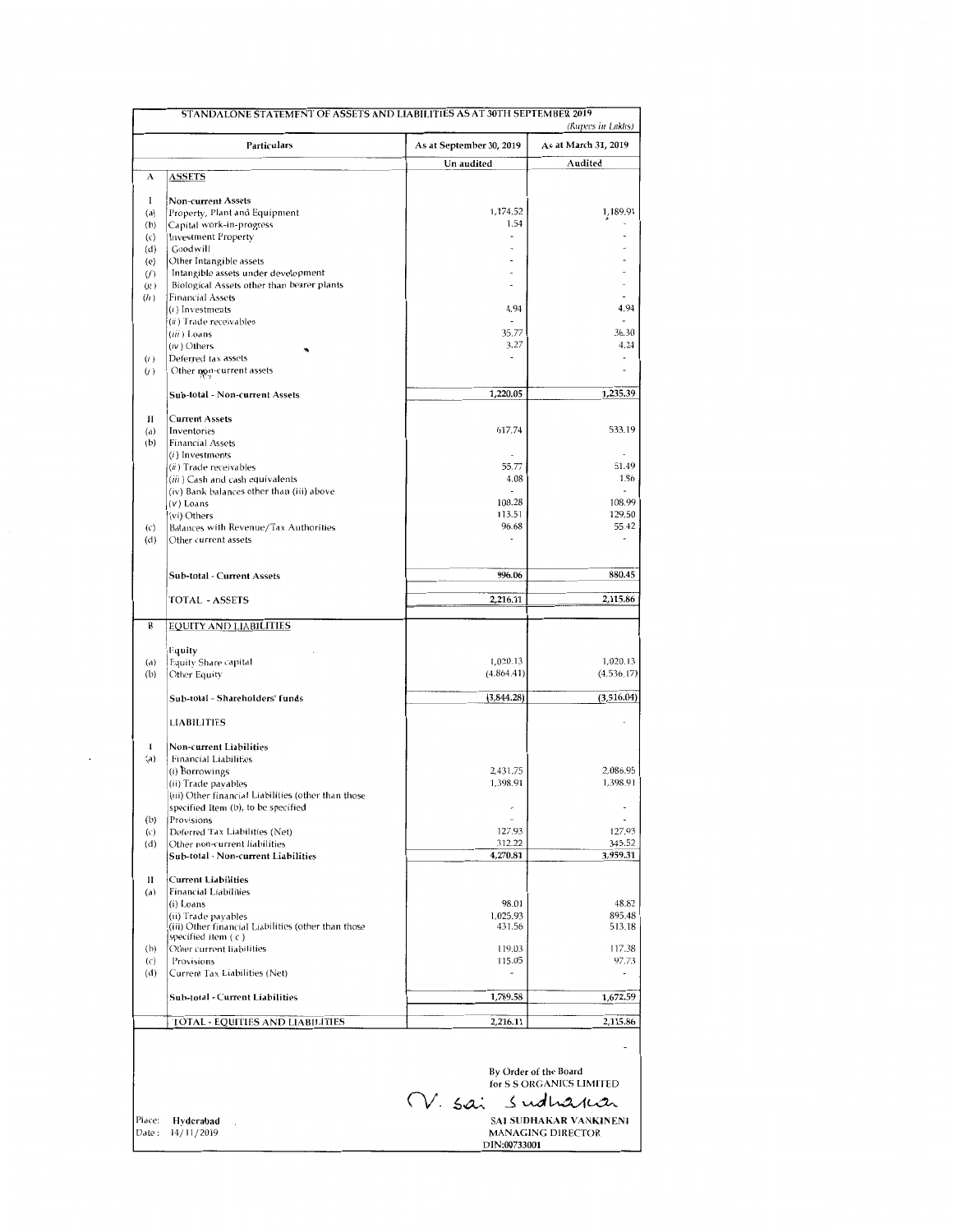## SS Organics Limited Statement of Cash Flows

(Rupees in Lakhs)

|                                                                                                            | For the year ended<br>30 September 2019 | For the year ended<br>30 September 2018 |
|------------------------------------------------------------------------------------------------------------|-----------------------------------------|-----------------------------------------|
| I. Cash flows from operating activities                                                                    |                                         |                                         |
| Profit before tax                                                                                          | (328.24)                                | (21.94)                                 |
| Adjustments to reconcile profit before tax to net cash flows:                                              |                                         |                                         |
| Depreciation of tangible assets                                                                            | 50.92<br>÷                              | 48.40                                   |
| Amoritsation of intangible assets                                                                          |                                         | (1.17)                                  |
| Finance income (including fair value change in financial instruments)<br>Dividend income from mutual funds | (2.37)                                  |                                         |
| Finance costs (including fair value change in financial instruments)                                       | 45.15                                   | 37.21                                   |
| Re-measurement losses on defined benefit plans                                                             |                                         |                                         |
| Operating profit before working capital changes                                                            | (234.55)                                | 62.50                                   |
| Changes in working capital:                                                                                |                                         |                                         |
| Adjustment for (increase)/decrease in operating assets                                                     |                                         |                                         |
| Trade receivables - Non current                                                                            |                                         | $\ddot{\phantom{0}}$                    |
| Trade receivables - current                                                                                | (4.28)                                  | (27.36)                                 |
| Inventories                                                                                                | (84.55)                                 | (384.70)                                |
| Loans - Non current                                                                                        | 0.53                                    | (1.45)                                  |
| Loans - current                                                                                            | 0.71                                    | (15.11)                                 |
| Other financial assets - current                                                                           | ٠                                       | $\overline{\phantom{a}}$                |
| Other assets - current                                                                                     | (25.27)                                 | (10.79)                                 |
| Other assets - non current                                                                                 | 0.97                                    | 0.38                                    |
| Adjustment for (increase)/decrease in operating liabilities                                                |                                         |                                         |
| Trade payables                                                                                             | 179.65                                  | 511.73                                  |
| Other financial liabilities - current                                                                      | (62.66)                                 | (8.97)                                  |
| Other current liabilities                                                                                  |                                         |                                         |
| Provisions                                                                                                 |                                         |                                         |
| Cash generated from operations                                                                             | (229.45)                                | 126.23                                  |
| <b>Interest Paid</b>                                                                                       | ÷                                       |                                         |
| Deferred Taxes/ Income taxes paid/charged                                                                  | $\overline{a}$                          | $\overline{a}$                          |
| Net cash generated from/(used in) operating activities                                                     | (229.45)                                | 126.23                                  |
| II. Cash flows from investing activities                                                                   |                                         |                                         |
| Purchase of property, plant and equipment and intangibles (including capital work in                       |                                         |                                         |
| progress)                                                                                                  | (37.07)                                 | (26.34)                                 |
| (Investments in)/ redemption of bank deposits (having original                                             |                                         |                                         |
| maturity of more than three months) - net                                                                  |                                         |                                         |
| Dividend received on mutual funds                                                                          |                                         |                                         |
| Interest received (finance income)                                                                         | 2.37                                    | 1.17                                    |
| Net cash used in investing activities                                                                      | (34.70)                                 | (25.17)                                 |
|                                                                                                            |                                         |                                         |
| III. Cash flows from financing activities                                                                  |                                         |                                         |
| Proceeds from/(repayment of) long-term borrowings, net                                                     | 311.50                                  | (60.41)                                 |
| Interest paid                                                                                              | (45.15)                                 | (37.21)                                 |
| Net cash provided by financing activities                                                                  | 266.36                                  | (97.62)                                 |
|                                                                                                            |                                         |                                         |
| Net increase in cash and cash equivalents (I+II+III)                                                       | 2.20                                    | 3.44                                    |
| Cash and cash equivalents at the beginning of the year                                                     | 1.86                                    | 1.14                                    |
| Cash and cash equivalents at the end of the year (refer note below)                                        | 4.06                                    | 4.58                                    |
| Note:                                                                                                      |                                         |                                         |
| Cash and cash equivalents comprise:                                                                        |                                         |                                         |
| Cash on hand                                                                                               | 3.70                                    | 4.39                                    |
| Balances with banks:                                                                                       |                                         |                                         |
| - in current accounts & Deposits                                                                           | 0.38                                    | 0.40                                    |
|                                                                                                            | 4.08                                    | 4.79                                    |
|                                                                                                            |                                         |                                         |

By Order of the Board for S S ORGANICS LIMITED

 $\bigvee$ . Sai Swallah **MANAGING DIRECTOR** DIN :00733001

Place:Hyderabad Date :14-11-2019

 $\sim$ 

 $\overline{\phantom{a}}$